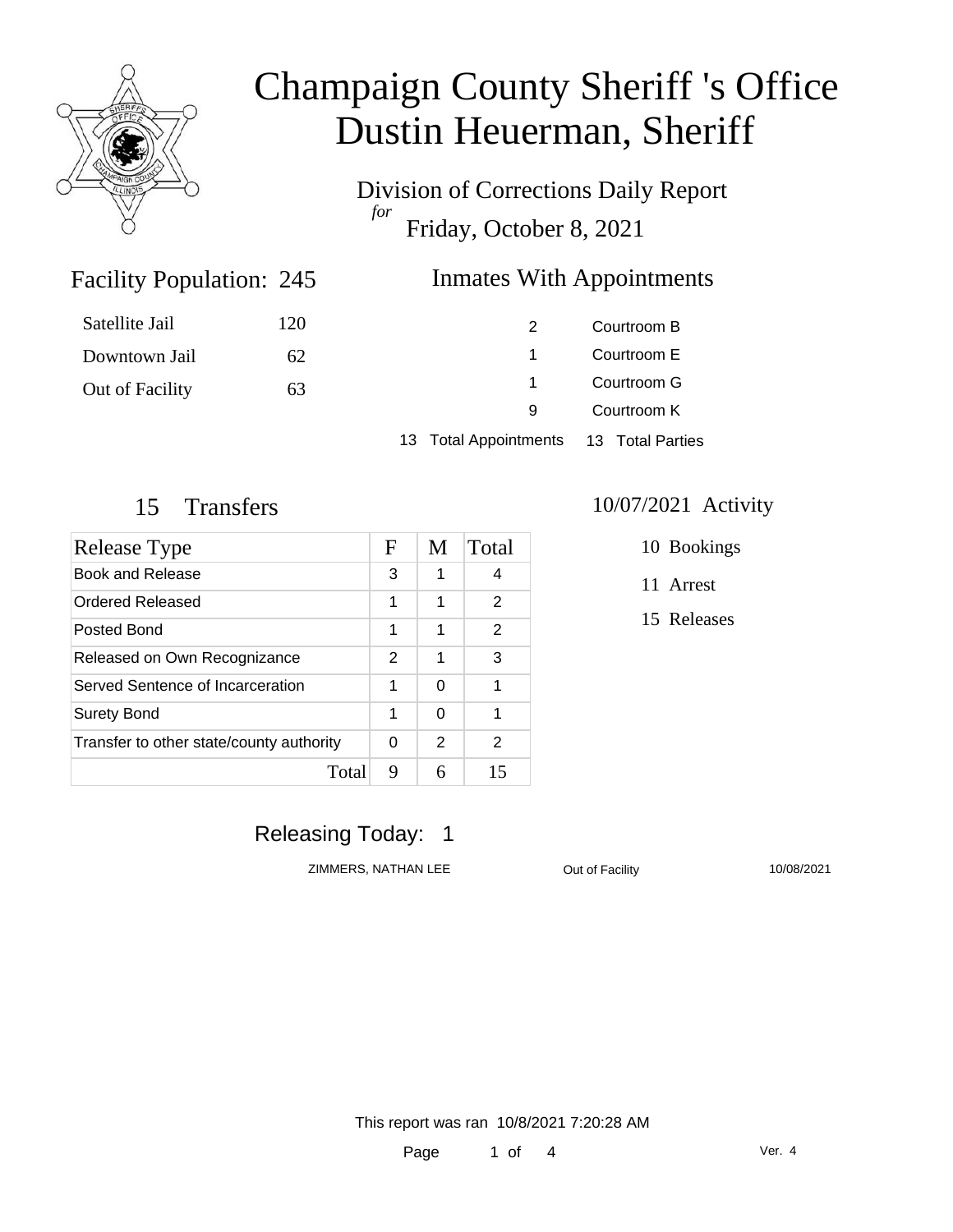

Division of Corrections Daily Report *for* Friday, October 8, 2021

### Custody Status Count

- Electronic Home Dentention 18
	- Felony Arraignment 9
		- Felony Other 3
	- Felony Pre-Sentence 7
		- Felony Pre-Trial 165
	- Felony Pre-Trial DUI 3
	- Felony Sentenced CCSO 3
	- Felony Sentenced IDOC 16
		- Hold Other 1
		- Misdemeanor Pre-Trial 3
			- Petition to Revoke 3
			- Remanded to DHS 12
			- Traffic Arraignment 2
				- Total 245

This report was ran 10/8/2021 7:20:28 AM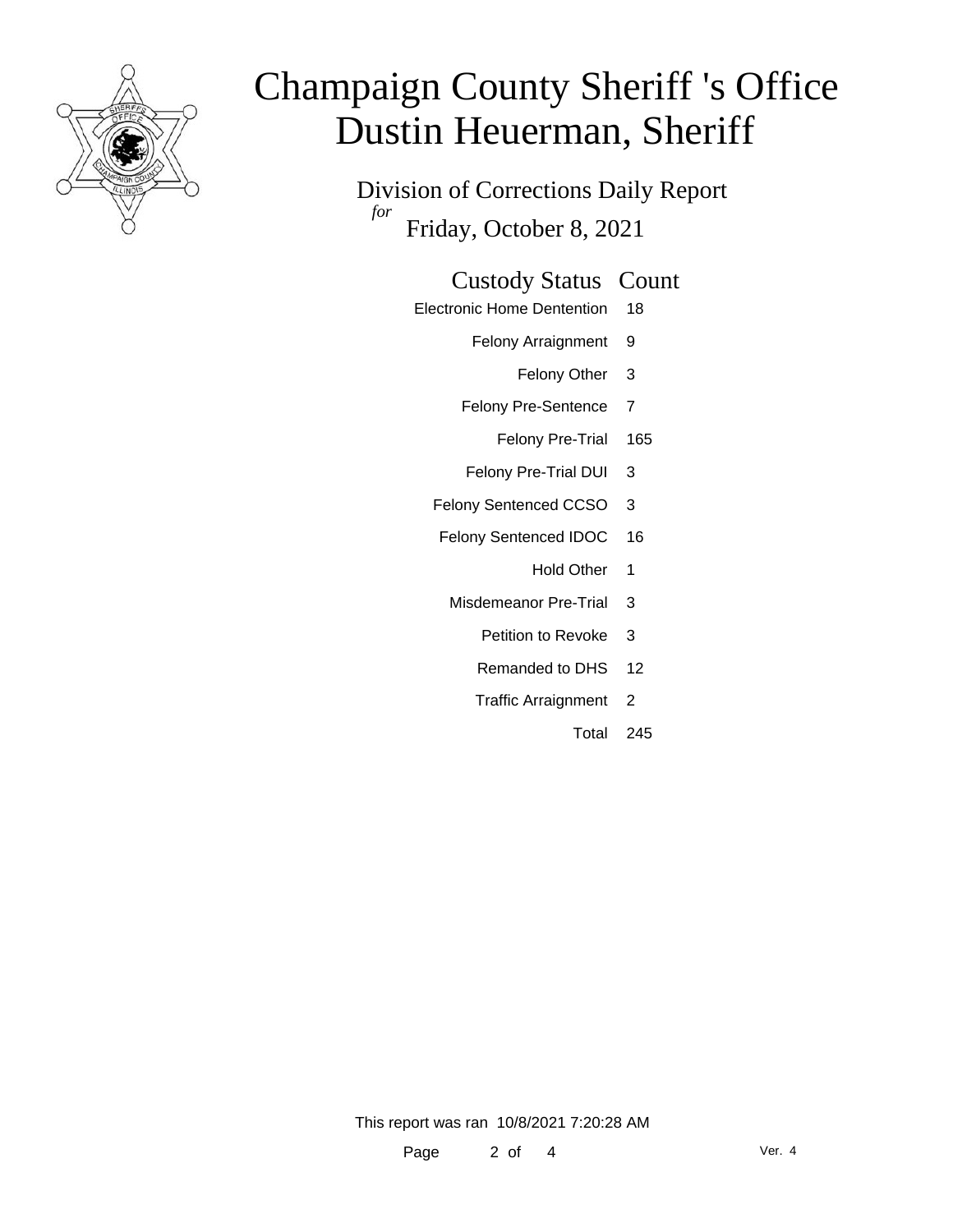

Division of Corrections Daily Report *for* Friday, October 8, 2021

# Inmates With Appointments

| Jailing Party Name              | Location    | Number of Records / Node |
|---------------------------------|-------------|--------------------------|
| <b>BRIDGMAN, SEAN MICHAEL</b>   | Courtroom K | 1 / Satellite Jail       |
| COLE, ERIC JOSE                 | Courtroom K | 1 / Satellite Jail       |
| DECKER, ANTHONY V               | Courtroom K | 1 / Satellite Jail       |
| FRANDLE, MARK RYAN              | Courtroom B | 1 / Satellite Jail       |
| <b>KNIGHT, ERIC</b>             | Courtroom G | 1 / Satellite Jail       |
| KOSTRO, KYLE ANTHONY            | Courtroom K | 1 / Satellite Jail       |
| MOORE, CHARLES WILLIAM          | Courtroom K | 1 / Satellite Jail       |
| RIGGS, JASMINE MARIAH           | Courtroom K | 1 / Satellite Jail       |
| ROSS-DORSEY, RICHO JW           | Courtroom K | 1 / Satellite Jail       |
| RUSH, MARION EARL, Junior       | Courtroom E | 1 / Downtown Jail        |
| SCOTT, LAVAUGN DELL             | Courtroom K | 1 / Satellite Jail       |
| <b>WILLIAMS, CALVIN TIMOTHY</b> | Courtroom B | 1 / Downtown Jail        |
| <b>WILLIAMS, MICHAEL JAMES</b>  | Courtroom K | 1 / Satellite Jail       |

# **Transfers**

| DAVIS, MICHAEL EUGENE                   | Book and Release                                       | Out of Facility |
|-----------------------------------------|--------------------------------------------------------|-----------------|
| HAYES, ZACARLIN LYNETTE                 | Released on Own Recognizance                           | Satellite Jail  |
| JAMES, DERISE ANTONIA                   | Ordered Released                                       | Satellite Jail  |
| JEFFERSON, CAM RON                      | Transfer to other state/county authority Downtown Jail |                 |
| KAPPES-MOORE, RACHEL<br><b>VICTORIA</b> | <b>Surety Bond</b>                                     | Satellite Jail  |
| <b>KNIGHT, HEIDI ROSE</b>               | Posted Bond                                            | Satellite Jail  |
| LEWIS, LAKAYA LATRICE                   | Released on Own Recognizance                           | Satellite Jail  |
| MANN, JAMES EDWARD                      | Ordered Released                                       | Satellite Jail  |
| MITCHELL, SHATAYA NICOLE                | Book and Release                                       | Out of Facility |
| REZZARI, RICHARD JOSEPH                 | Released on Own Recognizance                           | Satellite Jail  |
| RHODES, JESSICA LEIGH                   | Book and Release                                       | Out of Facility |